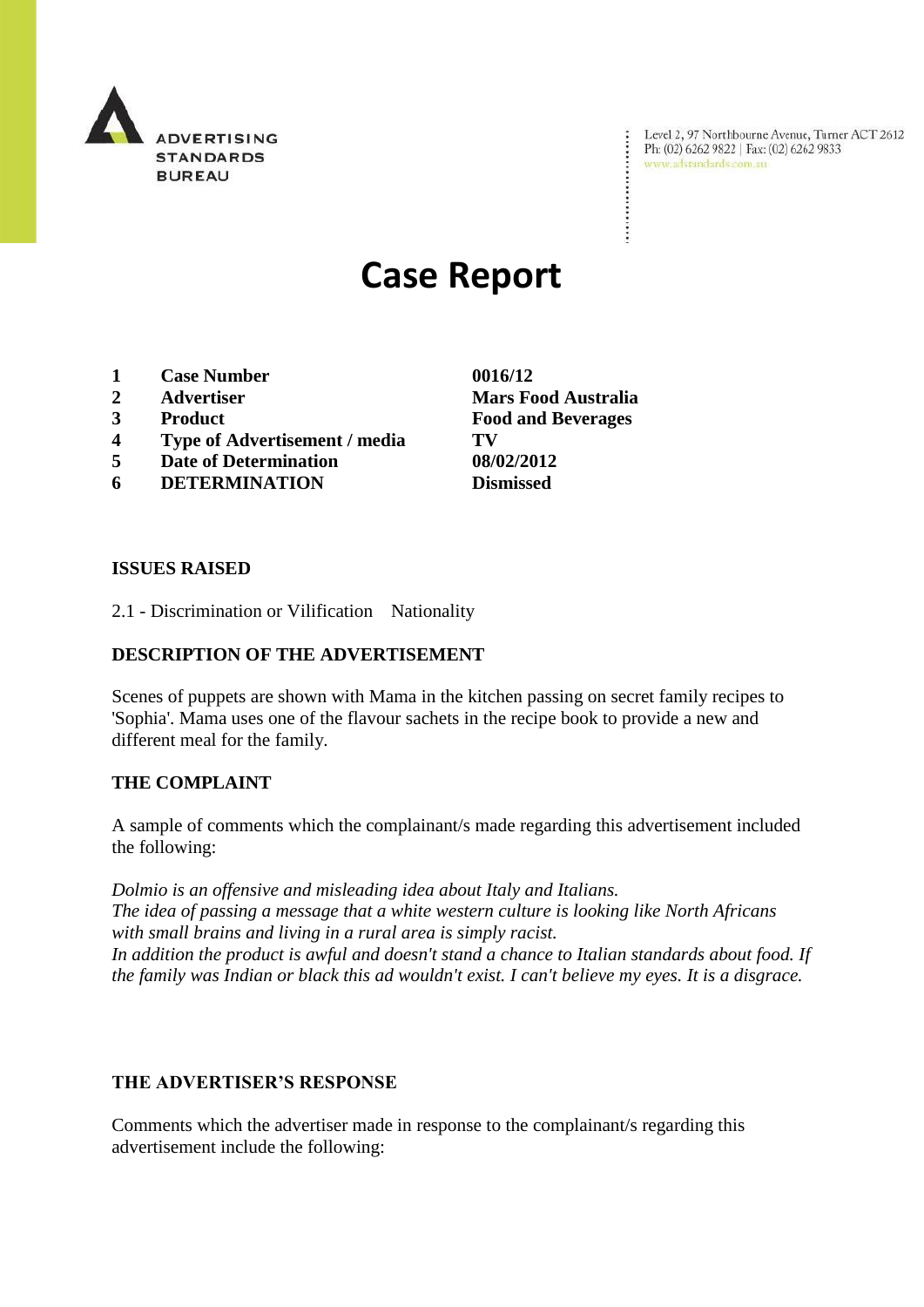*Thank you for the opportunity to respond to complaint 0016/12, regarding our DOLMIO® TVC. Given the timing of this complaint, we believe this is in relation to our DOLMIO Italian Meal Bases campaign, which is the most recent execution to go to air. As such, our response below relates to this execution. Please advise if more information comes to hand to suggest this is not the advertisement in question.*

*MARS Food Australia takes its responsibilities as a food producer and marketer very seriously, and to this end, has a rigorous research and testing process in place prior to marketing campaigns going to air. The campaign in question has been airing since 2010, and to date, there have been no further complaints.*

*In response to your question regarding Section 2 of the AANA Advertiser Code of Ethics, we strongly believe that the execution in no way discriminates against or vilifies anyone – on the basis of nationality, or otherwise.*

*DOLMIO Italian Meal Bases is the latest TVC in a long-running global advertising campaign featuring the DOLMIO family of puppets. The DOLMIO puppets have been on air for more than 10 years in Australia and in other markets across the world, including Europe. The puppets are used to dramatise the fun of families coming together to share the preparation and enjoyment of mealtimes, and have been well-received by audiences across the globe as a light-hearted take on family togetherness.*

*The DOLMIO "Meal Bases" TVC uses the DOLMIO puppet to bring to life how Italian Meal Bases are a new way to make "tricky" dishes accessible as a week night meal, giving Mums even more ways to entice the family to the dinner table. This execution showcases Mama passing on a secret family recipe to her son"s girlfriend, Sophia, highlighting in a lighthearted way how Mum can easily offer a greater range of tastier weekday Italian meals to her family, using only a few fresh ingredients and 4 simple steps. In no way are the puppet characters depicted to be as "ignorant", as "peasants" or as being "without great intelligence" as the complainant states.*

*Being an Italian food brand, we believe it is appropriate for us to use Italian characters in our advertisements, particularly given these puppets have acted as spokespeople for the DOLMIO brand in Australia for more than 10 years. These characters are always shown in a light-hearted, family context, and are in no way used to discriminate against or vilify Italian people.*

*While we understand that the Advertising Standards Bureau does not adjudicate nor comment outside of the AANA Code of Ethics, we would also like to go on the record to refute the complainant"s claim that the product is "fake" and below standard in Italian cooking. DOLMIO Italian Meal Bases are made with fresh ingredients to create great-tasting, authentic, family favourite Italian meals.*

*In summary, we are confident the advertisement is in line with community standards and in no way vilifies or discriminates against any section of the community. We believe this is supported by the overwhelmingly positive feedback we have received from Australian viewers over the past decade.*

## **THE DETERMINATION**

The Advertising Standards Board ("Board") considered whether this advertisement breaches Section 2 of the Advertiser Code of Ethics (the "Code").